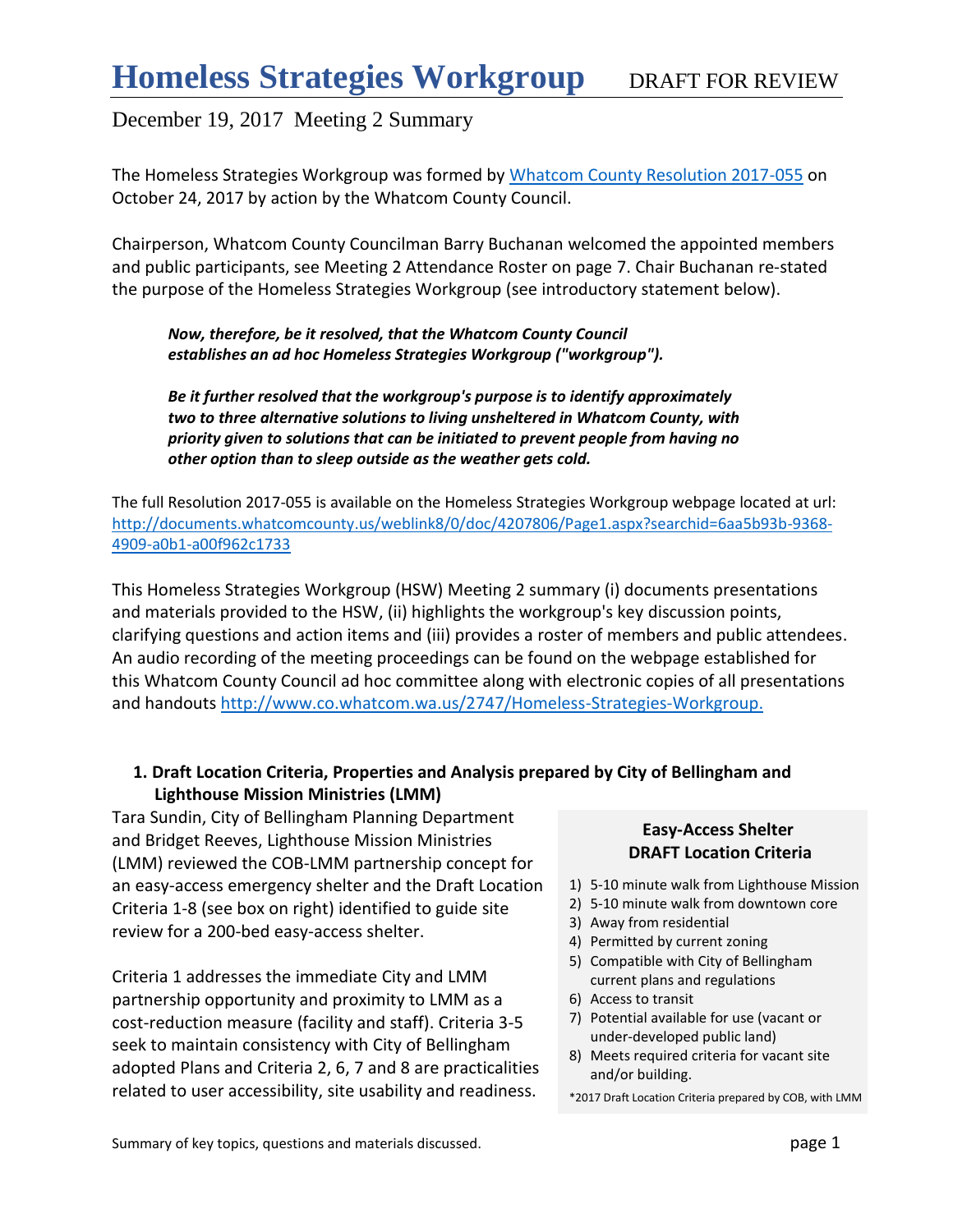Scoring results for the top sites were presented by City of Bellingham planning staff. One point was awarded per criteria. Sites with a composite score of 7 or higher were grouped for further review and evaluation. The first group, Tier 1 & 2 sites included City-owned sites and other public agency properties. These were evaluated by City Planning staff, then by a broader City interdepartmental team, and finally by staff from the Lighthouse Mission. Tier 3 sites included Vacant or under-developed public sites, currently for sale and Tier 4 sites included re-developable private property. The Tier 3 & 4 analysis did not identify a property that met the location criteria.

Questions, comments and discussion re criteria:

- Early partner LMM offered ideas for quick opportunity, with accessibility (5-10 minutes to downtown core), hoping for site identified within the analysis for the easy-access shelter.
- *Are there other external restrictions when siting a shelter, e.g., distances to schools, adjacent uses?*
- *Were private properties considered or owners engaged by the City during the early efforts with the LMM-COB partnership concept?* Yes, lots of an appropriate size with vacant buildings were considered; owners were interested at the time or properties weren't for sale.
- If we want to acquire a private property, we have two options, purchase or swap with current City of County-owned property.
- *What happens if Criteria 1, 5-10 minute walk from LMM and Criteria 2, 5-10 minute walk from downtown core are dropped? Will the analysis net more properties citywide that fit for the other 6 criteria?*
- *Could weighting be added to the criteria to see if analysis generates more sites?*
- *Many of the properties are located in proximity Whatcom Creek, what requirements do we have on these?* Shorelines management requires a 150 foot setback for the buildings, which can be accommodated on these sites, even with a 5000 square foot building.
- *What happens if scale of shelter size is smaller for specialized populations? Does this increase the number of possible locations?*
- *Could residential criteria be opened up to allow more possible sites in the City?* If the area is broader, the LMM-COB partnership may not work, accessibility to downtown-based services may be reduced and lot sizes may not be sufficient in or near residential zones.
- The area by Cornwall Avenue is not included, as its more than the 5-10 minute walk from LMM. This area meets a lot of the other criteria, has vacant lots and buildings. Extend map.
- *Could LMM be moved to a new location all together with more centralized site and setting appropriate for individual populations?*
- *Could the Peace Health facility, the old St. Luke's, be used for this purpose or other Port properties near Cornwall?* The City reached out to Peace Health with this request in the past and they declined. The Port declined on use of an identified property for this purpose.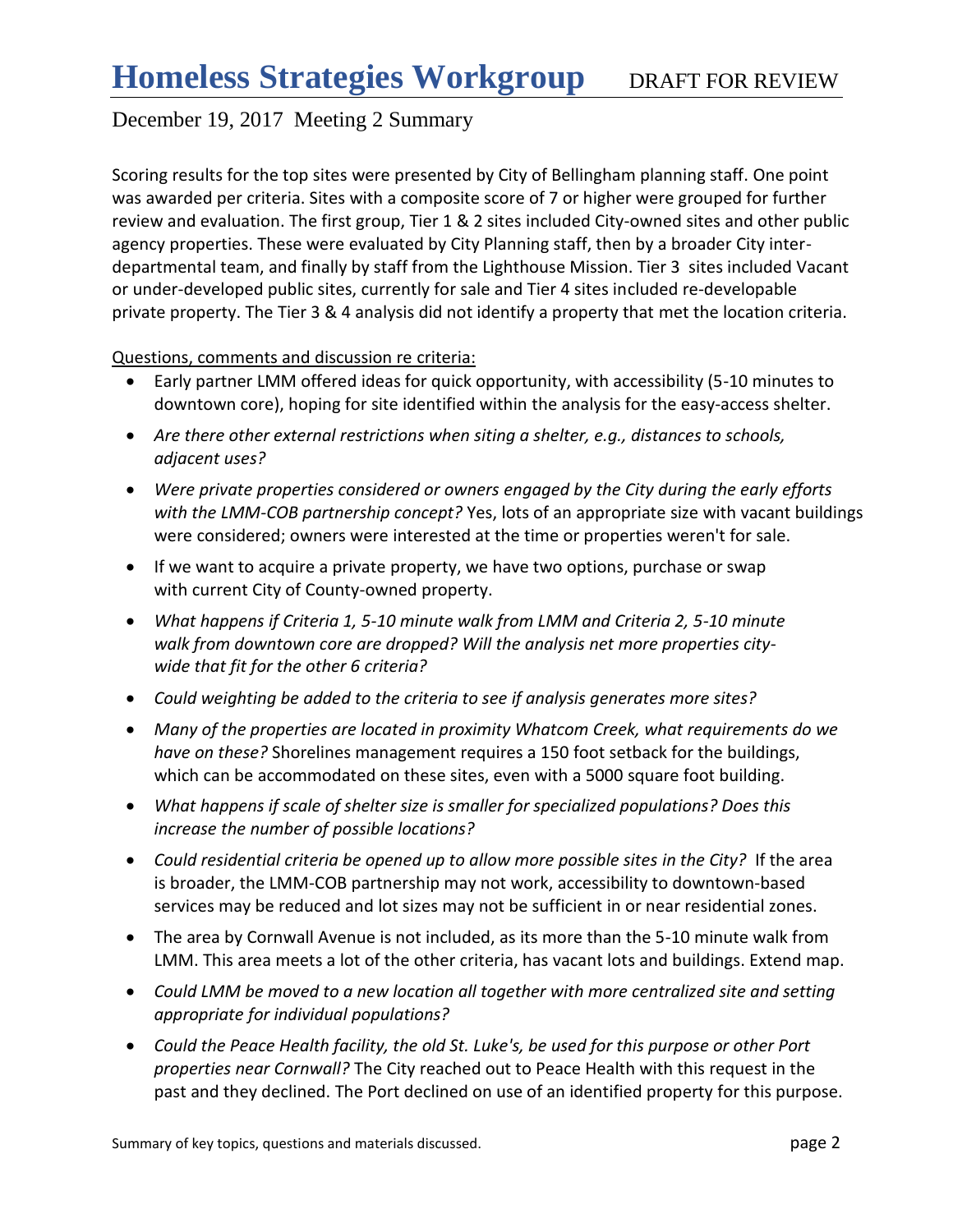- *What is the acreage needed for the 200-bed shelter site if it were one-story building or a two-story?* A 10,000 square foot (sf) size building will need a quarter acre; 15,000 sf will need a  $1/3^{rd}$  of an acre, and 2-story would need a  $1/16^{th}$  acre. It was noted that a 2-story shelter increases staffing costs and building costs.
- *How long are we planning to use the sites for a shelter? Is this a short-term solution while working on long-term resolution?* We don't know how long there will be a need. As soon as we can build better housing for people or housing is built by the private sector. It's not clear how long we'll need it. Maybe we won't need as big of a facility and other services can be located in the building. It's more a temporary place for people in need.

Other trends seem to indicate that these shelter beds will be an ongoing need. The WA Dept of Commerce found that when rents increase by just \$100 so does homelessness. Continuing income disparity is adding to the disconnect between income and rent. Statistically speaking, the U.S is due for another recession.

- *What does success look like?* For each HSW member the goal might be different. For the Mayor, the goal is that people have a place to go and do not have to sleep in the street or in a tent camp. The long-term goal is permanent housing, as we're a Housing First city. But we're so far behind for housing for everybody that we need someplace so people do not have to sleep outside.
- The idea of building a facility and using permanent building structures and meeting the demand for homeless housing long-term will be problematic. Solutions should be more engaged with using portable buildings or temporary housing to allow for the flexibility to place it where it is needed in the economic cycle.
- *Is LMM seeking to house 200 people within an easy-access shelter?* The current Drop-in Center holds 130 people; the replacement facility is targeting 200 beds.
- I'm concerned about under-building at these sites as we are a city. While I appreciate its easier to run a one-story facility, in core of downtown it is irresponsible to have anything less than 3 stories. A combined civic structure with co-location of government services could free up a location within the area for a shelter. Keep true urban development in the area.

## Questions for Lighthouse Mission Leadership:

- *1. What number or percentage of LMM folks might be reluctant to be in proximity to a Police Department when seeking shelter?*
- *2. LMM has an effort underway to get 200 people into shelter, should we look for a replacement to LMM Agape House and programming space different from the Drop-in Center?*
- *3. Exactly how many men/women have moved into LMM main campus programs from the Drop-in Center?*
- *4. What is the update on the security outside on the street for those that insist on remaining outdoors by on the sidewalk?*
- *5. What are the metrics for success of LMM's specific programs?*

Summary of key topics, questions and materials discussed. **page 3** page 3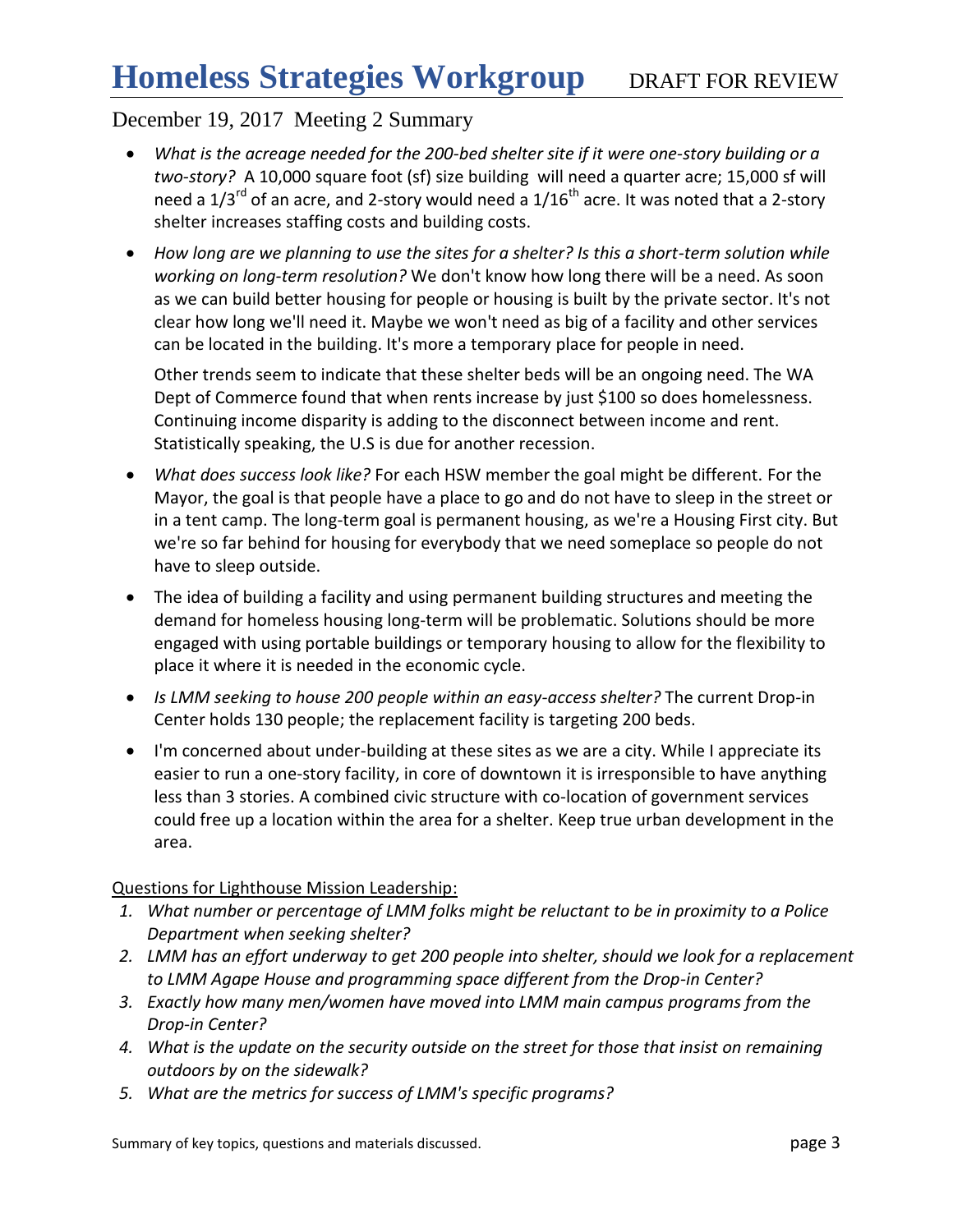## **2. Review of Identified Potential Sites and Initial Pros and Cons**

The objective of the HSW Meeting 2 was to bring all members to a common understanding of the work the City of Bellingham (COB) and the Lighthouse Mission Ministries (LMM) conducted in a joint effort to identify a suitable site for an easy-access shelter in Bellingham.

Chris Behee, City of Bellingham Planning presented a summary of the site information compiled and used to explore locations suitable for the COB-LMM partnership concept. See HSW website December 19, 2017 [Meeting 2: Presentation 1](http://www.co.whatcom.wa.us/2747/Homeless-Strategies-Workgroup) for map-based analysis results.

Initial Pros/Cons discussion points are provided in the table below for properties reviewed by the City of Bellingham for a 200-bed, easy-access shelter operated in partnership with the LMM. HSW members discussed potential impacts that could arise due to current or future adjacent uses, physical characteristics of the site or compatibility of use with the neighborhood.

| <b>Tier One Sites:</b>                          | <b>Questions</b>                                                                                                                                                                                                                                                                                                            | <b>Pros</b>                                                                                                                                                                                                                                                                                                                                                                                                                                                                                                                           | Cons                                                                                                                                                                                                                                                                                                                                                                                                                                                                                                                                                                                    |
|-------------------------------------------------|-----------------------------------------------------------------------------------------------------------------------------------------------------------------------------------------------------------------------------------------------------------------------------------------------------------------------------|---------------------------------------------------------------------------------------------------------------------------------------------------------------------------------------------------------------------------------------------------------------------------------------------------------------------------------------------------------------------------------------------------------------------------------------------------------------------------------------------------------------------------------------|-----------------------------------------------------------------------------------------------------------------------------------------------------------------------------------------------------------------------------------------------------------------------------------------------------------------------------------------------------------------------------------------------------------------------------------------------------------------------------------------------------------------------------------------------------------------------------------------|
| - Owner, Location                               |                                                                                                                                                                                                                                                                                                                             | - Possible positive impacts                                                                                                                                                                                                                                                                                                                                                                                                                                                                                                           | - Possible negative impacts                                                                                                                                                                                                                                                                                                                                                                                                                                                                                                                                                             |
| SITE A. COB<br>- Bellingham<br>Police Dept Site | o Can parking be built<br>underneath or above?<br>o What is the cost to replace<br>Police evidence storage and<br>training facility?<br>o Will the shelter have a<br>lower parking requirement?<br>o Could locating the facility<br>next to Police Dept be<br>viewed or perceived as<br>criminalization of<br>homelessness? | Offer perception of safety for<br>$\bullet$<br>community with proximity<br>to Police Dept<br>Is in City's ownership<br>$\bullet$<br>Site is big enough<br>Site allows for building by<br>road w/ private area behind<br>Nearby site could be used<br>for displaced parking                                                                                                                                                                                                                                                            | Proximity to Police Dept could<br>$\bullet$<br>create hesitancy for some users<br>Location could imply monitor-<br>ing by law enforcement<br>Location in the heart of<br>government can impact trust<br>Parking needs to be replaced<br>$\bullet$<br>Costs to immediately replace<br>$\bullet$<br>storage and training room<br>Coordination of dealing with a<br>building that is in active use<br>Cost to the City for increased<br>evidence storage                                                                                                                                   |
| SITE B. Whatcom<br>- 401 Grand<br>Parking Lot   | $\circ$ Can the property be used<br>within the stream setback?<br>No structures or paving are<br>allowed within the shoreline<br>buffer.                                                                                                                                                                                    | Public ownership<br>$\bullet$<br>Close to places homeless<br>frequent and are welcomed<br>Infrastructure on site<br>$\bullet$<br>Outdoor area can be private<br>$\bullet$<br>Big visual break and stream<br>corridor between this site<br>and the Police Dept Site A<br>Low profile of site to road<br>creates privacy and greater<br>security for enclosures<br>Lot big enough with set-back<br>$\bullet$<br>Not a sufficiently used site<br>٠<br>Could locate building on one<br>part and have private<br>courtyard in another area | Displacement of parking (70)<br>$\bullet$<br>Dept of Ecology "no further<br>$\bullet$<br>action" designation on this site,<br>as former use was a garbage<br>dump and requires clean up.<br>Big cost and risk for a smaller<br>building, short-term solution.<br><b>Whatcom County Facilities</b><br>Plan may need site for future<br>WC jail or facilities downtown<br>County Courthouse built with<br>$\bullet$<br>option to connect to that site<br>May increase cost to County in<br>future if/when facilities need<br>to be improved or consolidated<br>Proximity to the jail<br>٠ |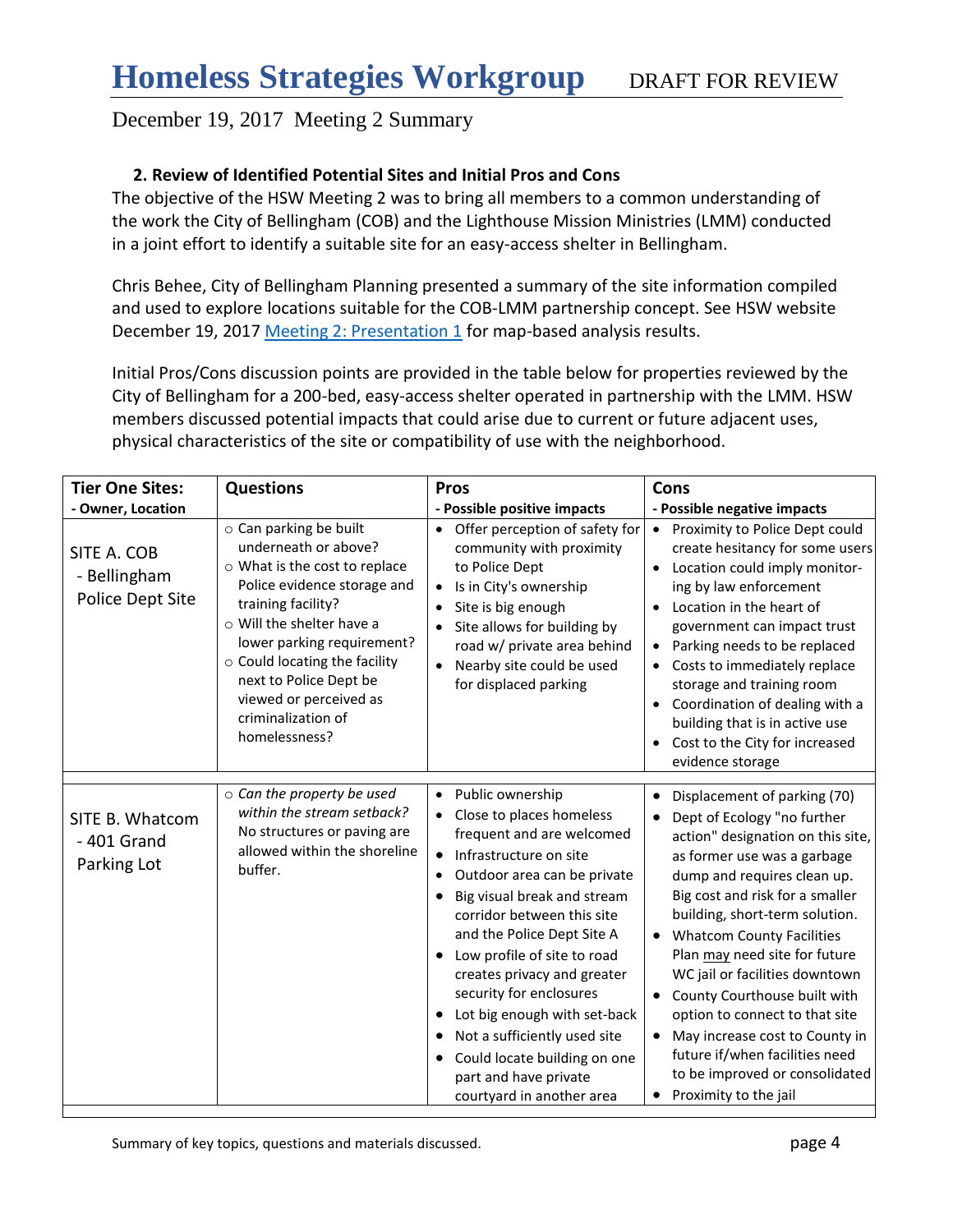# **Homeless Strategies Workgroup** DRAFT FOR REVIEW

# December 19, 2017 Meeting 2 Summary

| <b>Tier One Sites:</b>                          | <b>Questions</b>                                                                                                                                                                                             | <b>Pros</b>                                                                                                                                                                                                                                                                                                                                                                                                                                                                                                             | Cons                                                                                                                                                                                                                                                                                                                                                                                                                                                                                                                                                                                                                                                                                                                                                                                                                          |
|-------------------------------------------------|--------------------------------------------------------------------------------------------------------------------------------------------------------------------------------------------------------------|-------------------------------------------------------------------------------------------------------------------------------------------------------------------------------------------------------------------------------------------------------------------------------------------------------------------------------------------------------------------------------------------------------------------------------------------------------------------------------------------------------------------------|-------------------------------------------------------------------------------------------------------------------------------------------------------------------------------------------------------------------------------------------------------------------------------------------------------------------------------------------------------------------------------------------------------------------------------------------------------------------------------------------------------------------------------------------------------------------------------------------------------------------------------------------------------------------------------------------------------------------------------------------------------------------------------------------------------------------------------|
| - Owner, Location                               |                                                                                                                                                                                                              | - Possible positive impacts                                                                                                                                                                                                                                                                                                                                                                                                                                                                                             | - Possible negative impacts                                                                                                                                                                                                                                                                                                                                                                                                                                                                                                                                                                                                                                                                                                                                                                                                   |
| SITE C. Whatcom<br>- Court House<br>Parking Lot | o Would a full-clean-up be<br>required at this site?                                                                                                                                                         | $\bullet$<br>Big<br>Public ownership<br>Flexibility on where<br>$\bullet$<br>structure is located on site<br>Close to familiar places<br>homeless are already<br>welcome (library, Maritime)                                                                                                                                                                                                                                                                                                                            | Displacement of parking<br>Limits County's ability for<br>$\bullet$<br>future facilities in downtown<br>In the Arts District<br>٠<br>Open lot would require visual<br>barriers for privacy<br>Site close to government<br>$\bullet$<br>buildings and jail<br>Negates possibility to enliven<br>block (Sylvia Center, museum)                                                                                                                                                                                                                                                                                                                                                                                                                                                                                                  |
| SITE D. COB<br>- 600 West Holly                 | $\circ$ Do we know if this is a<br>brownfield site? Yes both<br>sides of Whatcom Creek are.<br>$\circ$ Could the environmental<br>clean-up issues be addressed<br>by using portables and<br>temporary units? | Large<br>$\bullet$<br>Very close to LMM<br>Currently vacant (no parking)<br>$\bullet$<br>Next to a business may be<br>challenging to move<br>Neighbors are accustomed<br>to this type of use<br>People around this site are<br>accustomed to the use<br>This site may be one that<br>would get people to use the<br>shelter. Site could fit a<br>courtyard, transitional<br>housing, services and<br>affordable housing<br>Multiple uses could take<br>place on this site and<br>combined with other<br>compatible uses | Incompatible with 2008 Old<br>Town Sub-Area Plan that calls<br>for 1000 units of housing and<br>4000 feet of commercial<br>Too close to LMM; there<br>$\bullet$<br>would be a high concentration<br>of shelter beds in the area<br>Redevelopment of Old Town<br>Plans are in place for this site<br>Not best use of shoreline land<br>$\bullet$<br>Consent Decree with Dept of<br>٠<br>Ecology on this site which will<br>increase costs to build due to<br>former landfill<br>Migration of shelter guests<br>into Maritime Park due to the<br>proximity<br>Site acquired with federal<br>$\bullet$<br>economic development funds<br>which may need to be<br>returned (1 mil)<br>City gets complaints about<br>homelessness issues in this<br>section of town<br>A more commercially viable<br>use could revitalize this area |
| <b>TIER TWO SITES</b>                           | HSW will prepare pros/cons on Tier Two sites prior to the Jan 18, 2018 meeting. Use<br>Meeting 3 Worksheet provided by Tara Sundin and bring to Jan. 18, 2018 -Meeting 3.                                    |                                                                                                                                                                                                                                                                                                                                                                                                                                                                                                                         |                                                                                                                                                                                                                                                                                                                                                                                                                                                                                                                                                                                                                                                                                                                                                                                                                               |
| SITE E. COB                                     | $\circ$                                                                                                                                                                                                      |                                                                                                                                                                                                                                                                                                                                                                                                                                                                                                                         |                                                                                                                                                                                                                                                                                                                                                                                                                                                                                                                                                                                                                                                                                                                                                                                                                               |
|                                                 | $\circ$                                                                                                                                                                                                      |                                                                                                                                                                                                                                                                                                                                                                                                                                                                                                                         |                                                                                                                                                                                                                                                                                                                                                                                                                                                                                                                                                                                                                                                                                                                                                                                                                               |
| - Municipal Court                               | $\circ$                                                                                                                                                                                                      |                                                                                                                                                                                                                                                                                                                                                                                                                                                                                                                         |                                                                                                                                                                                                                                                                                                                                                                                                                                                                                                                                                                                                                                                                                                                                                                                                                               |
| Parking Lot                                     |                                                                                                                                                                                                              |                                                                                                                                                                                                                                                                                                                                                                                                                                                                                                                         |                                                                                                                                                                                                                                                                                                                                                                                                                                                                                                                                                                                                                                                                                                                                                                                                                               |
| F. COB                                          | $\circ$                                                                                                                                                                                                      |                                                                                                                                                                                                                                                                                                                                                                                                                                                                                                                         |                                                                                                                                                                                                                                                                                                                                                                                                                                                                                                                                                                                                                                                                                                                                                                                                                               |
| - Employee                                      | $\circ$                                                                                                                                                                                                      |                                                                                                                                                                                                                                                                                                                                                                                                                                                                                                                         |                                                                                                                                                                                                                                                                                                                                                                                                                                                                                                                                                                                                                                                                                                                                                                                                                               |
|                                                 | $\circ$                                                                                                                                                                                                      |                                                                                                                                                                                                                                                                                                                                                                                                                                                                                                                         |                                                                                                                                                                                                                                                                                                                                                                                                                                                                                                                                                                                                                                                                                                                                                                                                                               |
| Parking Lot                                     |                                                                                                                                                                                                              |                                                                                                                                                                                                                                                                                                                                                                                                                                                                                                                         |                                                                                                                                                                                                                                                                                                                                                                                                                                                                                                                                                                                                                                                                                                                                                                                                                               |

Summary of key topics, questions and materials discussed. **page 5**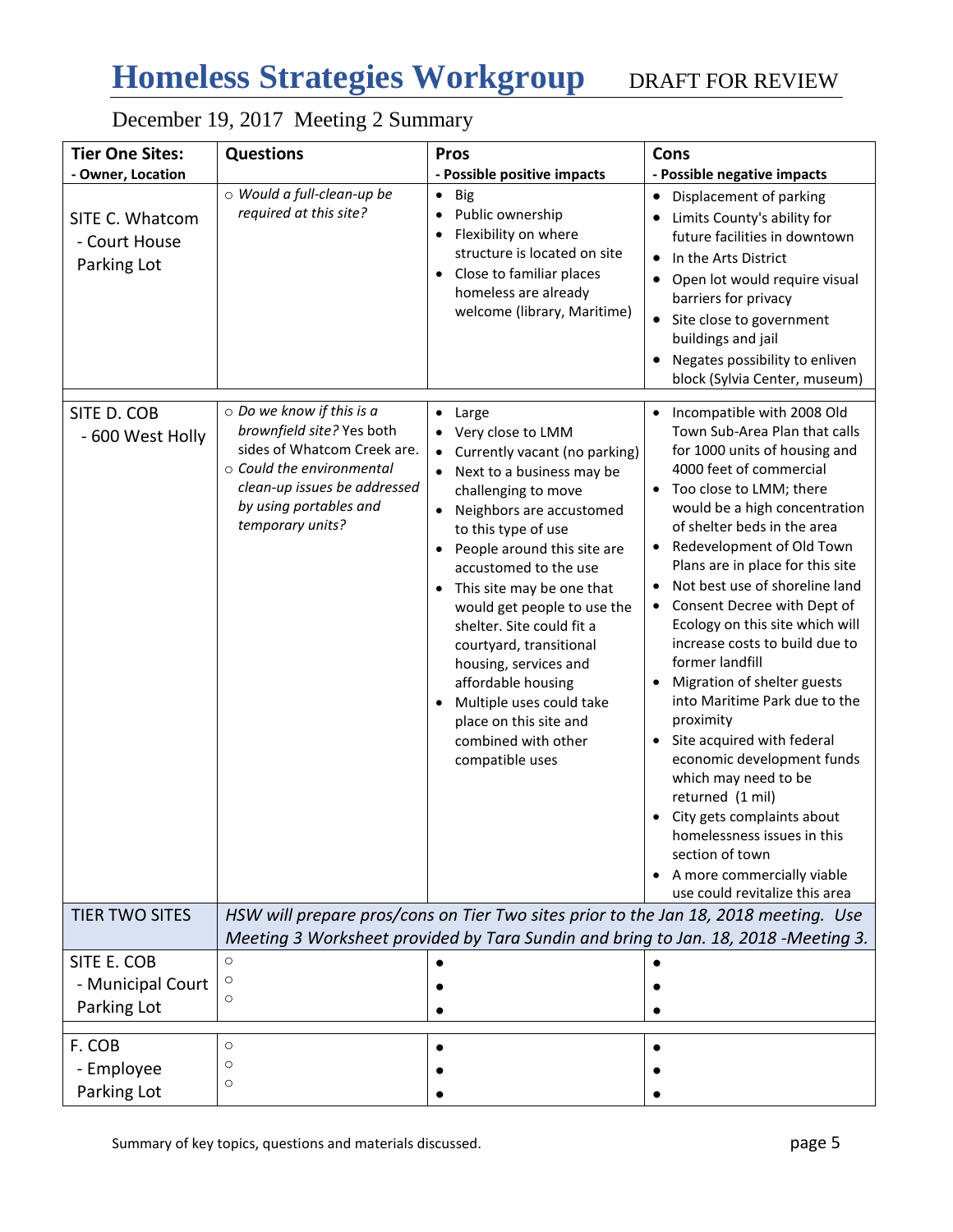HSW members suggested continued ranking of (i) sites identified using the COB-LMM criteria (Tier 2 Sites E and F), (ii) additional properties identified by HSW members within the COB-LMM study area, and (iii) additional properties identified using proposed adaptations to the COB-LMM location criteria. See section one of this summary for suggested adaptations to the criteria.

HSW members requested discuss the big picture of the City and County's long-term facilities needs and explore ways to leverage available funds by building a facility with multiple functions.

#### **ACTIONS:**

- HSW Meeting 3 will complete review of HSW members' pros, cons and hidden impacts for Tier 2 Sites E and F.
- HSW members will identify additional sites that fit within the COB-LMM study area for consideration by HSW at Meeting 3.
- HSW will review sites identified applying COB-LMM easy-access shelter criteria 3-8 only to identify additional sites within the city limits of Bellingham.
- HSW will discuss the big picture of the City and County's long-term facilities needs in the downtown core and explore ways to leverage available funds with a multi-function facility.

Alternative Solutions for those sleeping outside in Whatcom County will be identified by the HSW as part of their work. Ideas suggested by the HSW and public are listed below; this list will be added to at HSW meetings. HSW will begin discussion and ranking of ideas during Meeting 4.

- Stop the "sweeps" of homeless peoples belongings at camps and RV parking areas.
	- o *City of Bellingham clarified that the City conducts planned clean ups for public safety purposes. The City will conduct 6 scheduled clean ups, then stop for 2 weeks until after the new year.*
- Establish a permitted camping area.
- Shower facility with 24 hour access for those who work shifts.
- Bathroom facilities with 24 hour access for those who work shifts.
- Lockers for storages of valuables with 24 hour access.
- Laundry facilities.

## **3. Recap and Plan of Action for Meeting 3**

- 1. Complete Initial Pros and Cons of Identified Potential City of Bellingham-Lighthouse Mission Ministries (LMM) Sites D and E
- 2. Review Potential Additional Properties located within the City-LMM Criteria Area Proposed by HSW Members and Initial Pros and Cons
- 3. Conduct Initial Ranking of Potential Sites for a COB-LMM easy-access shelter
- 4. Review Sites Identified Applying COB-LMM Criteria 3-8 and Initial Pros and Cons
- 5. Alternative Strategies
- 6. Public Comment

Summary of key topics, questions and materials discussed. **page 6** and page 6 and page 6